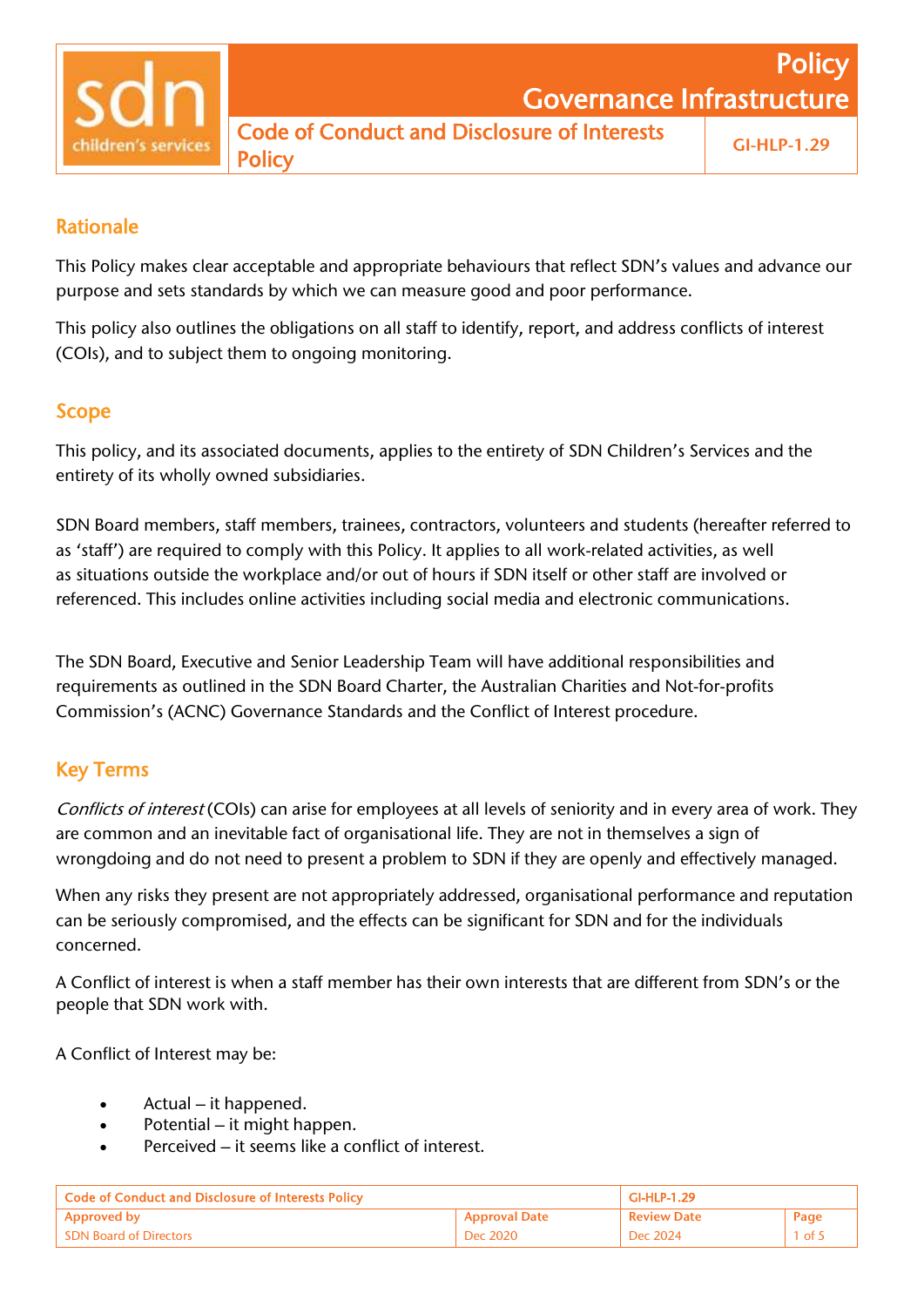This might be because the staff member:

- is given something, like money, a favour or a big gift, a user or potential user of SDN's services, if they do something special for them that SDN does not agree to or is against SDN's rules.
- works at SDN and at another place, and they influence SDN's children and families to take up services at their other workplace for their personal benefit that SDN does not agree to or is against SDN's rules.
- has friends or family members that do work at another place and refer SDN service users to them for the staff member's personal benefit or that of their friends and family that SDN does not agree to or is against SDN's rules.
- has friends or family members that also work for SDN, and they can make decisions about that person that makes them better off and not fair to other staff in a way that SDN does not agree to.
- is a friend or a family member of someone SDN supports, and they treat that person differently to the other people they support for the express benefit of their friend or family member and SDN does not agree.

Conflicts of interest present the risk that a person will make a decision based on, or affected by, these influences, rather than in the best interests of SDN or of the people SDN works with, including children and families.

A conflict of interest is wrong if the staff member uses it to get more than they should have for themselves or their friends.

# **Policy**

#### Staff conduct

All staff will comply with the values and conduct standards as determined by SDN.

Staff will:

- behave honestly and with integrity
- act with care and diligence
- treat everyone with respect and courtesy and without harassment of any kind
- act in a way that does not compromise the wellbeing of children
- respect and apply professional boundaries with parents and interested stakeholders
- comply with all SDN policies and procedures
- comply with all applicable Australian laws

| <b>Code of Conduct and Disclosure of Interests Policy</b> |                            | <b>GI-HLP-1.29</b> |        |
|-----------------------------------------------------------|----------------------------|--------------------|--------|
| Approved by                                               | <sup>1</sup> Approval Date | <b>Review Date</b> | Page   |
| <b>SDN Board of Directors</b>                             | December 2020              | December 2024      | 2 of 5 |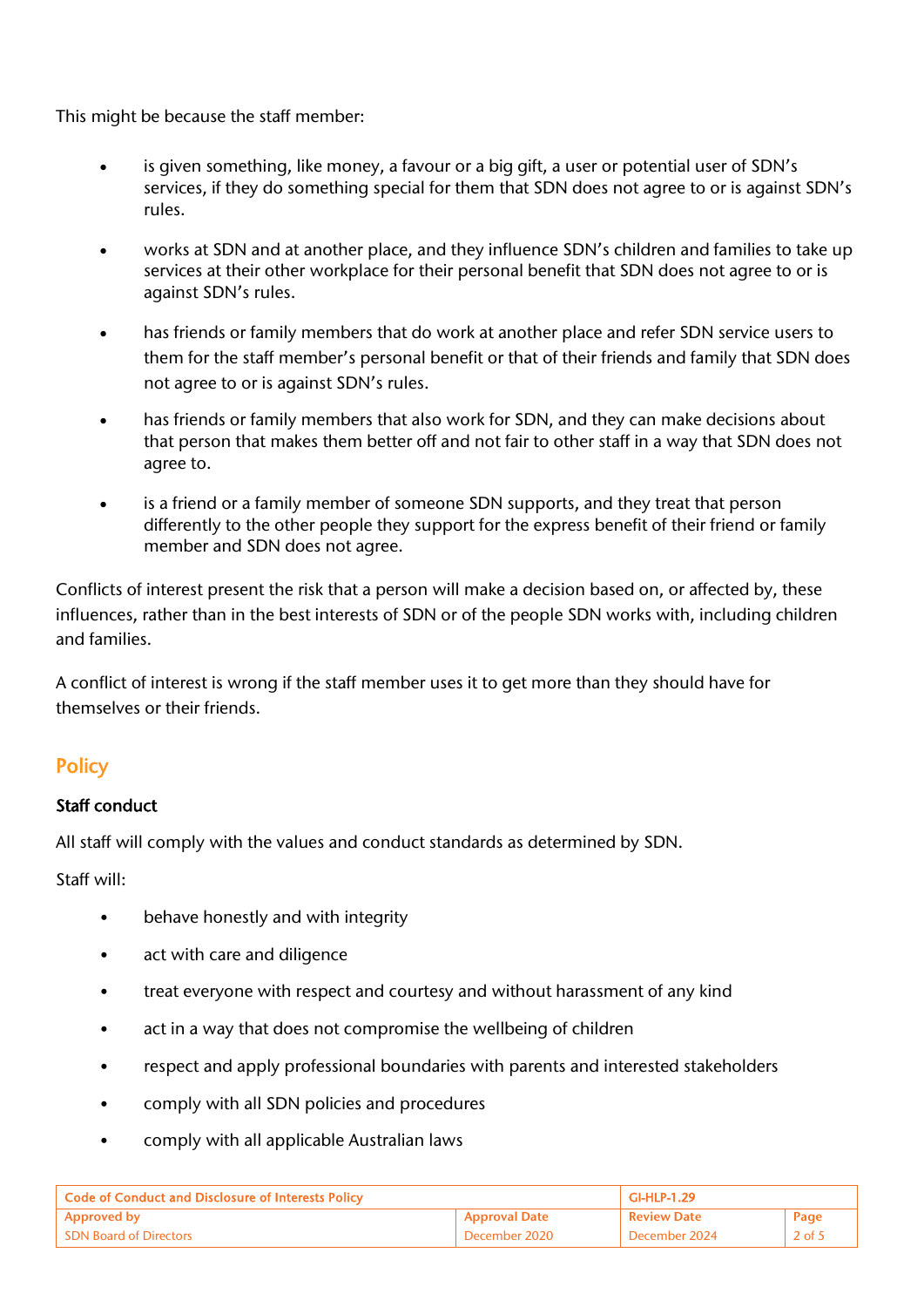- comply with any lawful and reasonable direction given by someone in SDN who has authority to give the direction
- maintain appropriate confidentiality (in all forms of communication)
- not provide false or misleading information
- use SDN resources in a proper manner (minimise wastage)
- seek internal resolutions for all organisational issues where possible
- at all times behave in a way that upholds the integrity and good reputation of SDN.

#### Conflict of interest

Staff will:

- discuss any actual, potential or perceived conflicts of interest that they know about with their manager at SDN as soon as possible when they become aware of the conflict
- take reasonable steps to avoid the conflict with the guidance of their Manager
- not make improper use of inside information, or their duties, status, power or authority in order to gain, or seek to gain, a benefit or advantage for themselves or any other person
- not accept gifts or extra money from anyone that might make them do something that is not right or to give themselves or a user or potential user of SDN services
- tell a user or potential user of SDN services if they have a conflict of interest. This includes the best interests of the children and families SDN supports, who must be informed, empowered and able to maximise choice and control
- give a user or potential user of SDN services all the information they need to make a fair choice
- not (by what they do or not do) constrain, influence or direct decision making so as to limit a user of SDN services, or potential user, access to information, opportunities and choice and control.

#### SDN will:

- require Senior Leadership Team and Board Directors will disclose conflicts of interest using the agreed disclosure reporting mechanism.
- work with a staff member to make a plan to make sure any actual, potential or perceived conflict of interest does not stop the staff member from doing their job in the right way
- give users of SDN services, or potential users, the information they need to make choices, not just the information about what SDN or a staff member wants them to do.

| <b>Code of Conduct and Disclosure of Interests Policy</b> |                | GI-HLP-1.29        |                   |
|-----------------------------------------------------------|----------------|--------------------|-------------------|
| <b>Approved by</b>                                        | 'Approval Date | <b>Review Date</b> | Page              |
| <b>SDN Board of Directors</b>                             | December 2020  | December 2024      | $3$ of $\ddot{.}$ |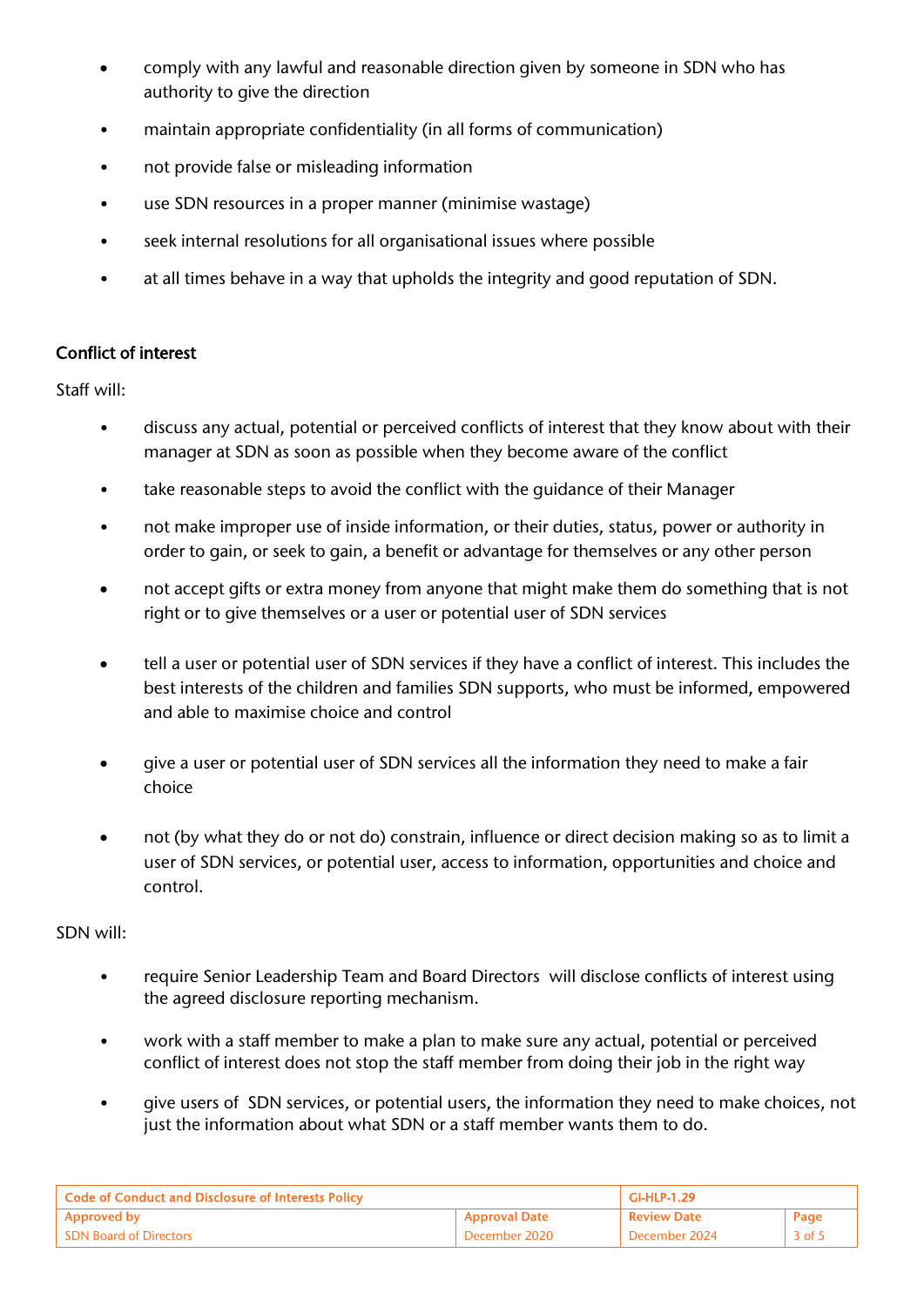Failure to comply with this policy may result in disciplinary action up to and including dismissal, in accordance with applicable SDN procedures, or, in the case of contractors, termination of engagement. Further, penalties associated with state and federal laws may apply.

# Related SDN Documents

### Policies

- GI-HLP-1.01: Policy Framework
- GI-OP-1.28 Anti-Fraud and Corruption
- GI-HLP-1.25 Procurement
- GI-HLP-1.11: Social Media and Electronic Communications
- SD-OP-2.23: Code of Conduct for Service Users
- HR-HLP-3.02: Equal Employment Opportunity and Good Working Relationships
- SD-OP-2.24: Interactions with Children
- HR-OP-3.05 Recruitment Selection and Appointment
- PROP-OP-7.01 Capital Works Contractors Management
- FIN-HLP-5.03 Fundraising and Charitable Donations
- HR-PRO-3.08-01: Managing Performance

#### Other SDN Documents

- SDN Children's Services and SDN Child and Family Services Board Charters
- SDN Director's Conflicts of Interest Register
- SDN Senior Leadership Team (SLT) Register of Interests

# Relevant Legislation/Regulations

- Corporations Act 2001 (Cth)
- Australian Charities and Not-for-profits Commission Act 2012 (Cth)
- Australian Charities and Not-for-profits Commission Regulation 2013 (Cth)
- Australian Charities and Not-for-profits Commission Governance Standard 5
- **Education and Care Services National Law Act 2010**
- Education and Care Services National Regulations 2011, regulation 168 (2)(i)
- Schedule 1: National Quality Standard, Standards 4.1 and 4.2 and Elements 4.2.1 and 4.2.3

#### • NDIS Quality and Safeguarding Framework, December 2016

| Code of Conduct and Disclosure of Interests Policy |                      | GI-HLP-1.29        |        |
|----------------------------------------------------|----------------------|--------------------|--------|
| <b>Approved by</b>                                 | <b>Approval Date</b> | <b>Review Date</b> | Page   |
| <b>SDN Board of Directors</b>                      | December 2020        | December 2024      | 4 of 5 |